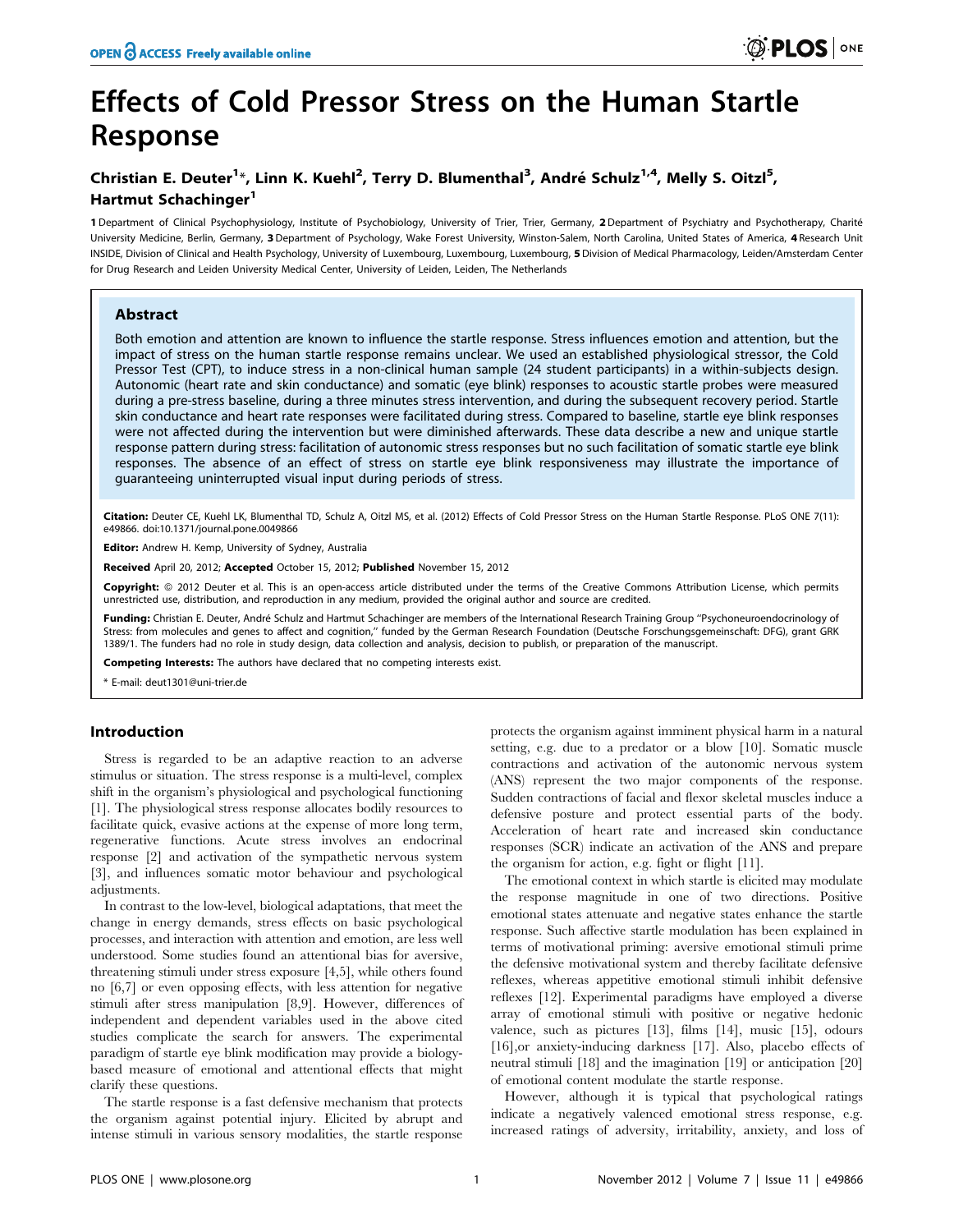control, the effect of stress on startle responsiveness remains unclear. A prototypical laboratory stressor is the well defined Cold Pressor Test (CPT) [21,22]. De Peuter et al. [23] found potentiated startle responses during a one minute CPT. While this result is consistent with motivational priming, other studies found opposing effects. Tavernor et al. [24] used a 90 s CPT and found lower startle magnitudes in the CPT condition. However, the ice water hand immersion during the CPT was rather brief in both studies, as compared to earlier studies in which immersion lasted up to 6 min. [25,26]. With such a time schedule, only three startle noise presentations, a very limited number in human startle research, were delivered during the CPT in the Tavernor et al. study. Considering that CPT stress effects may need some time to develop, e.g. the first 30 s of ice water hand immersion are often well tolerated, and strongest blood pressure increases appear during the second minute [27,28,29,30], it may be speculated that not all startle probes were delivered during a genuine stress experience of the participants, thus making the time course of effects incomparable to De Peuter's study. In the current study we aimed to investigate the effects of a longer lasting (3 min) CPT version on the human startle response, with special focus on the different startle response components, e.g. somatic motor vs. autonomic responses.

Somatic motor reactions occur faster than changes of the autonomic nervous system (ANS). Motor startle reactions have been shown in various human muscle systems such as facial [31], cervical, or limb muscles [32]. Indicators of the autonomic startle response are cardiovascular [33,34] and SCR changes [35]. Interestingly, the magnitudes of these response components do not always show common variation. Such response separation is shown, for example, by the fact that startle eye blink responses exhibit differences in habituation from SCR [36,37] and cardiovascular startle responses [38]. So far, it is unclear whether stress affects startle ANS and somatic motor responses in a similar way, or whether it may induce a response separation.

Acute stress effects may carry over into the recovery period. Since we wanted to compare pre, during, and post stress effects, we decided to use equally long periods (3 min) with an equal number of startle probes before (pre), during, and after (post) the CPT intervention. We measured autonomic startle responses in heart rate and SCR. The eye blink response was measured by recording the electromyographic (EMG) response of the orbicularis oculi muscle, and we also measured the actual eyelid movement via video recordings. This method allowed us to study the kinematics of the startle eye lid movement, which is essential to identify the consequences of the startle eye blink response for the continuation of the visual signal input flow.

# Methods

## Participants

Twenty-four undergraduate students of the University of Trier participated in this study. Participants were interviewed for actual and past medical and/or psychiatric health problems. Resting blood pressure (BP) (Dinamap System, Critikon, US) was assessed. Exclusion criteria were acute or persistent medical and psychiatric diseases, current medication except the occasional use of pain killers (paracetamol, aspirin, or NSAR), actual or past hearing problems (e.g. tinnitus), a history of fainting, and BP greater than 140/90 mmHg or systolic BP lower then 110 mmHg.

Four participants were excluded from further analysis because of complete loss of startle eye blink responsiveness during the initial habituation phase (''nonresponder''). The final sample included 20 participants (11 f/9 m, mean age = 24.29 y,  $SD = 2.53$  y).

Participants gave a written informed consent and were financially compensated with  $15 \in$  for participation. Experimental procedures were approved by the ethical committee of the medical association of Rhineland-Palatinate.

# Experimental Design

Each participant was subjected to both conditions in two separate blocks: stress (Cold Pressor Test, CPT) and control intervention (hand immersion in warm water), with a resting break of 45 minutes in between the two blocks. The sequence of conditions was counterbalanced between subjects.

Each block was divided into three phases: pre-intervention (phase 1; 4 min), intervention (phase 2; 3 min), and postintervention (phase 3; 3 min). In phase 1, 12 startle probes were presented, in each of the other phases 8 startle probes were presented (see figure 1).

# Stress Intervention

The CPT was used to elicit a physiological stress response. The participant's right hand was placed in a bucket with crushed ice and water up to the wrist. Water temperature ranged between  $0^{\circ}$ and  $4^{\circ}$ C. Participants were instructed to leave the hand in the water for a period of three minutes.

The control condition was structured identically to the stress condition, with the only difference being that the water temperature was near body level  $(35^{\circ}C)$ .

## Startle Stimulation

Startle stimuli were acoustic white noise probes (105 dB, 50 ms duration, instantaneous rise time, binaural stimulation) presented via audiometric headphones (Holmco PD-81, Holmberg GmbH & Co. KG, Germany). Startle probes were presented with a variable inter-stimulus-interval of 10 to 16 s. The first four startle probes during phase 1 served as habituation trials and were not included in further analysis. Initial startle responses are usually exaggerated in size. After a few trials, habituation follows a more gradual course. Therefore it is common to exclude initial trials from further analysis (''habituation trials'') [42]. We could verify this by statistically comparing the habituation trials to the baseline ('phase  $1'$ ) trials,

### Procedure

Experiments were performed in the afternoon between 2 and 6 p.m. After being checked for exclusion criteria and signing their consent form, participants were familiarized with the laboratory setting. They were seated in front of an eye tracker (SMI iView-X HiSpeed 500), mounted on a height-adjustable table, with a 19'' -TFT-monitor  $(1280\times800$  resolution). The distance between eye tracker and monitor was 35 cm. The participant was instructed to adjust to a comfortable sitting position. Electrodes were attached and the participant placed the head in a stable position, with forehead and chin resting on the eye tracking device throughout the experiment. The eye tracker was calibrated to control for the participant's gaze position and headphones were adjusted.

The experiment started with an instruction appearing on the screen, informing the participant that the experiment would start and to sit quietly, keep their eyes in the direction of a fixation cross that would appear in the middle of the screen, and neither move nor speak. The experiment started with the grey fixation cross appearing on a black screen. This cross remained on the screen throughout the experiment.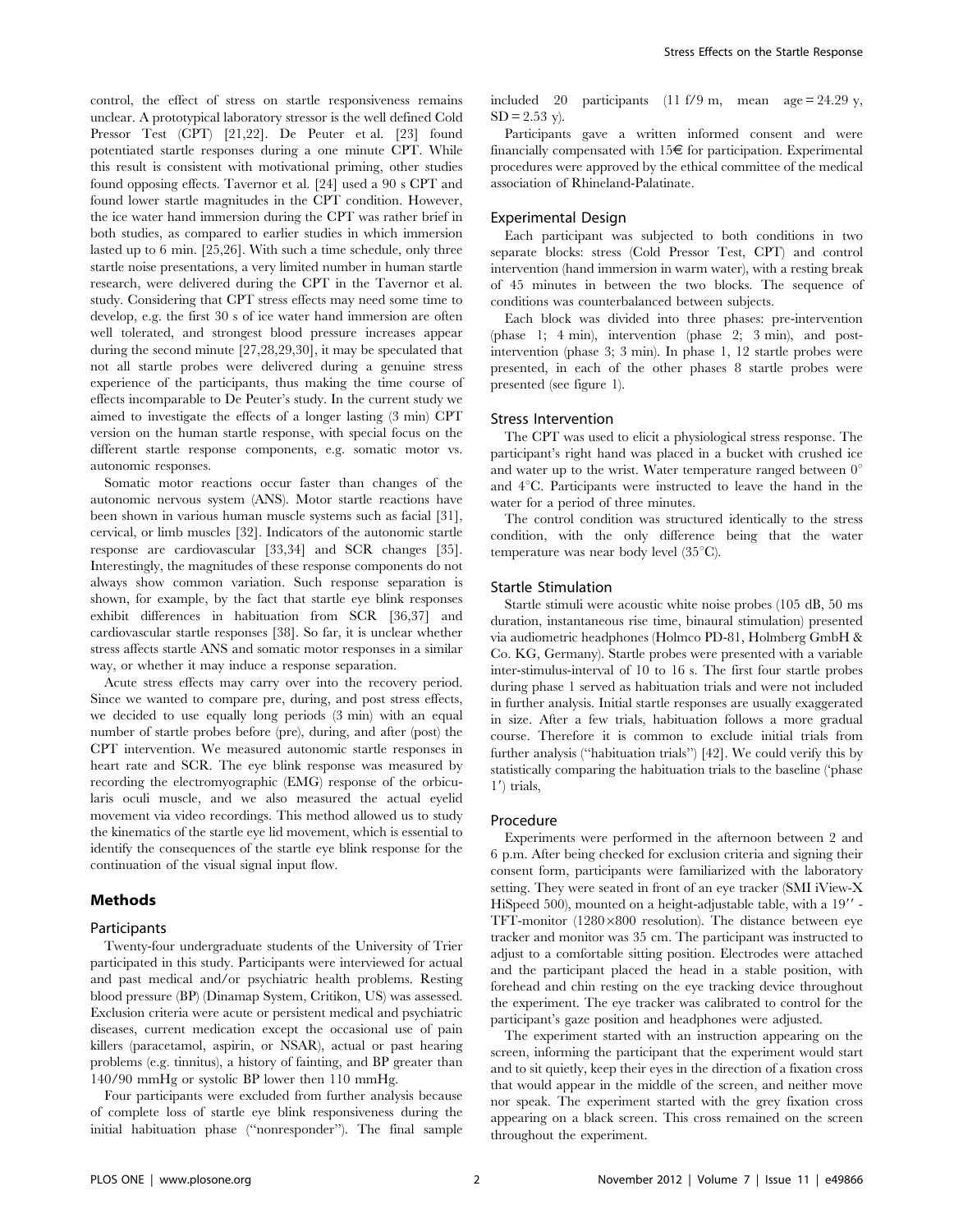

Figure 1. Experimental protocol. doi:10.1371/journal.pone.0049866.g001

Subsequent to phase 1, the experimenter took the participant's hand and placed it in the water bucket. After three minutes, the experimenter removed the hand, dried it with a towel and placed it on the table again. The participants gaze remained on the screen throughout the experimental intervention. Phase 3 started 30 sec. after the end of the water immersion.

# Data Acquisition and Analysis

Electromyography. Electrodes for EMG recording of the m. orbicularis oculi were attached below the participant's right eye at an inter-electrode distance of 1.5 cm. The EMG-signal was recorded on hard disk with a BIOPAC MP 150 system and an EMG 100C amplifier via Tyco Healthcare H124SG electrodes at 16 bit resolution and 1 kHz sampling rate. Hardware band-pass filter settings were 10 to 500 Hz, followed by a 28 Hz software high-pass filter [39]. The raw signal was rectified and integrated online with a time constant of 10 ms [40].

The EMG-startle responses were analyzed offline with a C++based, semi-automated program. Startle response was defined as difference between peak and baseline signal. The integrated algorithm identified peak in a time interval between 20–150 ms after stimulus onset. Baseline was assessed 50 ms prior to stimulus onset [41]. Each response was manually confirmed and corrected for non-responses and artefacts. Non-responses (cases with no discernable response) were set to zero and included in the analysis (1.09% of all responses). Cases with electrical and physiological artefacts (such as voluntary or spontaneous eye blinks coinciding with the startle stimulus, or trials with excessive background noise or multiple peaks) were excluded from analysis (2.83% of all responses). Responses were averaged across participants for each condition. Zero response data were included in the averaging procedure, with startle response magnitude as the final output measure [42].

Image eye blink recording. The motion of the left eyelid was assessed with an image based approach. We used a different eye for the two measures, to assess the eye blink kinematics without the possible interference of invasive electrode placement. With binaural stimulation, we deemed it safe to assume that laterality effects can be ignored [42].

The start of image recordings was synchronized with the onset of the acoustic startle probe. Each recording sequence lasted 600 ms. The images were recorded at a frequency of 500 Hz, thereby generating 300 images per trial. All images were of 256 bit depth greyscale resolution; image size was  $224 \times 160$  px. Pictures were assessed with the internal eye camera of the eye tracker and a customized version of the iView recording software (SMI iView 2.5, SensoMotoric Instruments GmbH, Teltow, Germany). The images were automatically saved to the hard disk of the eye tracking computer.

Image analysis was conducted manually by measuring the distance between upper and lower eyelid on the mid pupil position in the picture at startle probe onset and in the picture with the maximum eye closure. Lid distance was measured in pixels with a digital ruler (Pixel Ruler 4.0, Mioplanet, Rimouski, Canada). Maximal eye closure was expressed as the percentage of eye lid closure at the point of maximal closure in relation to baseline lid distance at the beginning of the trial. Responses were averaged across participants for each phase.

In addition to being the baseline for blink quantification, initial lid distance (aperture) is reported as a measure of muscle tone of the upper eyelid.

Cardiovascular data. Electrodes for ECG-measurement (ECG Tyco Healthcare H34SG Ag/AgCl electrodes, diameter: 45 mm) were placed according to a standard lead II configuration. The signal was acquired with the BIOPAC MP 150 and a ECG100 Amplifier. The signal was high-pass filtered (0.5 Hz, hardware filter) and stored to disk (1 kHz). Beat-to-beat heart rate data were calculated by a semi-automatic QRS detection in WinCPRS (Absolute Aliens Oy, Turku, Finland). Responses were averaged across participants for each condition.

Heart rate was calculated in beats per minute (bpm). We analysed the mean heart rate values for each condition as well as the startle heart rate response, defined as the change between the time period 4 to 6 s post-startle and the  $-2$  to 0 s pre-startle baseline before startle stimulus presentation.

Skin Conductance Responses (SCR). Skin conductance was measured with BIOPAC MP 150 and a GSR100 Amplifier. Electrodes were the same as for ECG. Electrodes were placed on the palm of the left hand, the signal filtered with a 10 Hz low pass filter.

For SCR analysis we employed the same program that we used for EMG analysis. The response was defined as the peak in a time period of 4–6 s post startle stimulus. Baseline was measured as the mean in the period 2 s before the startle probe. All individual SCRs were log-transformed, and then normalized [Z(log (1+SCR)] per participant. Averaging was done per phase, condition, and participant.

Subjective ratings. After the experiment was finished, participants were asked to rate the degree of unpleasantness of the experimental manipulation on a Likert scale ranging from 0 ('not at all unpleasant') to 8 ('very unpleasant').

### Statistical Analysis

EMG response, eye lid response, skin conductance response, heart rate response, and mean heart rate were analysed in a repeated measures  $3\times2$  ANOVA, with the factors 'time' (phase 1: pre-intervention, phase 2: intervention, phase 3: post-intervention) and 'treatment' (CPT vs. control) for each dependent variable.

The interaction term is reported, as well as 'a priori' defined contrasts reflecting the intervention effects. Contrasts were constructed between phase 1 and phase 2 for CPT vs. the control condition. This contrast reflects the cold pressor stress effect. In a similar way, the post-stressor effects were analysed: contrasts between phase 1 and phase 3 for CPT vs. the control condition. P-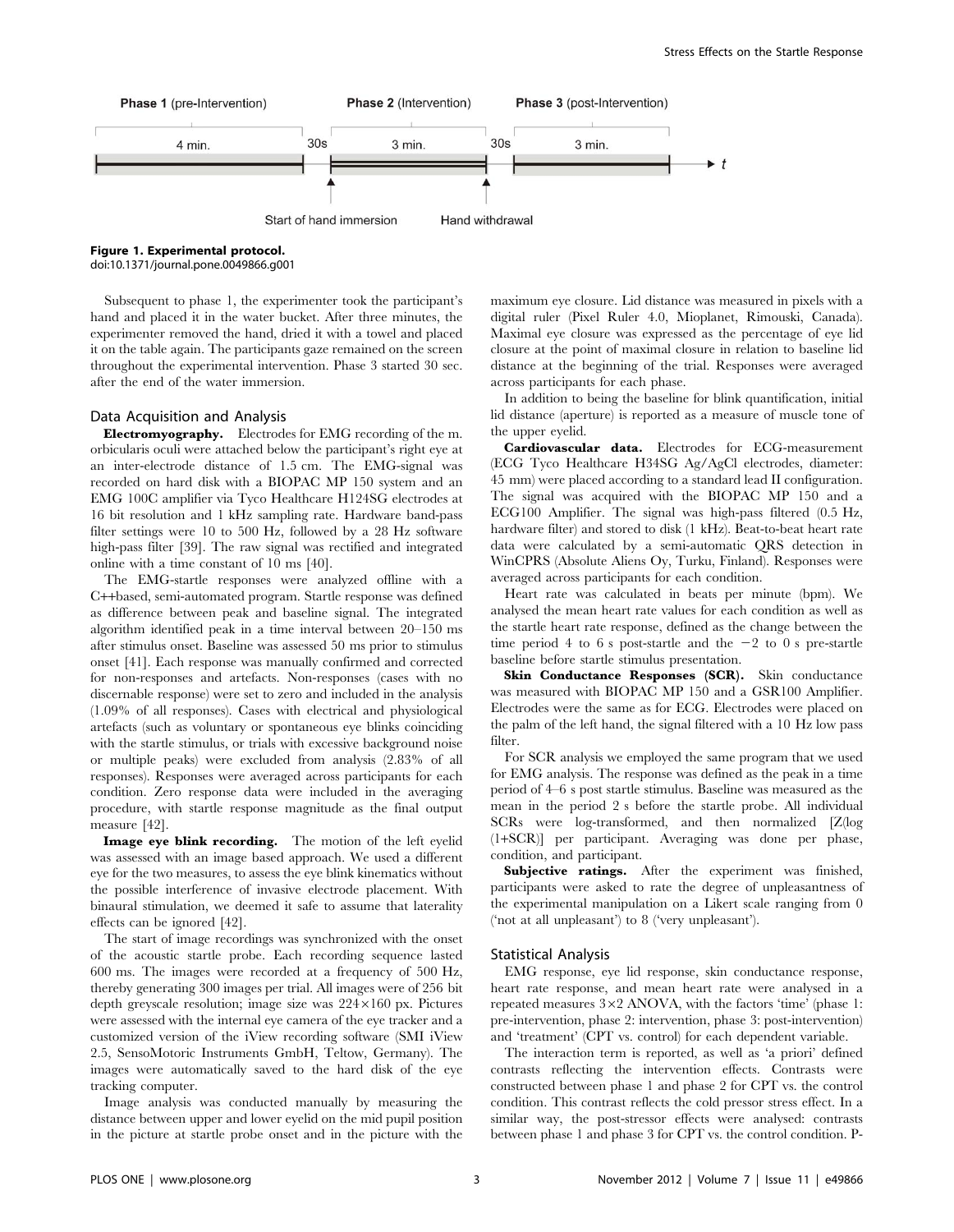values for factors with more than two conditions are reported after Greenhouse–Geisser correction.

Subjective ratings of unpleasantness were analysed for an effect of the level of stressor with a Student's t-test for paired samples.

The critical alpha-level was set to.05 in all analyses.

# Results

## Subjective Ratings

The CPT was rated as significantly more unpleasant than the control condition ( $t_{18} = 15.48$ ; p<.001, see Table 1).

## Mean Heart Rate

During the CPT intervention, we found an increase in mean heart rate, which was not present in the control condition. The ANOVA revealed a significant overall interaction between "treatment" (CPT, control intervention)  $\times$  "time" (pre, during, post intervention) on mean HR (F  $_{2,38}$  = 17.58; p<.001;  $\eta^2$  = .48), Contrasting HR from phases 1 (pre) and 2 (during) over the intervention blocks, revealed increasing HR during the CPT (F  $_{1,19}$  = 13.63; p<.01;  $\eta^2$  = .42). There were no statistically significant effects with regard to pre-post intervention differences (see Table 1).

## Initial Eyelid Distance

Compared to the control condition, we found an increased initial eyelid distance during the intervention in the CPT condition. The contrast between phases 1 (pre) and 2 (during) over the intervention blocks, revealed increased initial eyelid distance during the CPT (F  $_{1,19} = 5.18$ ; p $\lt$ .05;  $\eta^2 = .21$ ) (see Table 1).

# Startle EMG Response

Startle EMG magnitude was significantly reduced during intervention (F <sub>1,19</sub> = 8.85; p<.001;  $\eta^2$  = .89). The ANOVA revealed a significant overall interaction between ''treatment'' (CPT, control intervention)  $\times$  "time" (pre, during, post intervention) on startle EMG responses ( $F_{2,38}$  = 4.54; p<.05;  $\eta^2$  = .11). There were no statistically significant differences nor interactions considering the kind of treatment (CPT vs. control) during the intervention (phase 2).

However, after the intervention, we found lower response magnitudes in the CPT condition then in the control condition. This is expressed in the contrast between phases 1 (pre) and 3 (post) over the intervention blocks ( $F_{1,19} = 7.13$ ; p $< .05$ ;  $\eta^2 = .19$ ) (see figure 2A ).

# Startle Eyelid Response

No significant main effects, nor an interaction between "treatment" (CPT, control intervention)  $\times$  "time" (pre, during, post intervention) was found for the startle eyelid responses (see Table 1).

## Startle Skin Conductance Response

We found a significant overall interaction between ''treatment''  $\times$  "time" (F<sub>2,38</sub>= 4.81; p<.05;  $\eta^2$  = .20). Startle SC responses increased during the intervention in the CPT condition, while no such effect was found for the control condition, as expressed in the contrast from phases 1 (pre) and 2 (during) over the intervention blocks (F<sub>1,19</sub> = 6.19; p<.05;  $\eta^2$  = .25). There were no statistically significant effects with regard to pre-post intervention differences (see figure 2B ).

## Startle Heart Rate Response

We found a significant overall interaction between ''treatment''  $\times$  "time" on startle HR responses (F <sub>2,38</sub> = 4.98; p<.05;  $\eta^2$  = .21). Startle Heart Rate Responses increased during the intervention in the CPT condition, while no such effect was found for the control condition, as expressed in the contrast between phases 1 (pre) and 2 (during) over the intervention blocks (F  $_{1,19} = 5.41$ ; p $< .05$ ;  $\eta^2$  = .22). There were no statistically significant effects with regard to pre-post intervention differences (see figure 2 C).

# **Discussion**

In this study, we investigated the influence of cold pressor stress on somatic motor and autonomic components of the human startle response. We identified a unique stress modulation pattern of startle response components, not seen before during experimental manipulation of emotion or attention. The pattern consists of selectively enhanced autonomic startle reactivity, as would be expected during aversive emotional states, but not somatic motor eye blink responsiveness. As such, stress supports individual adjustments to startling danger sources by boosting ANS effects (e.g. on energy supply), but avoiding excessive eye blinks which compromise the continuity of visual input.

The CPT intervention of the current study proved to be successful; our participants rated the CPT intervention as significantly more unpleasant than the control intervention, thereby confirming the subjective aversive component of the stress intervention. Mean heart rate was significantly elevated during the CPT intervention and returned to baseline afterwards, indicative of a sustained autonomic activation during the CPT.

| Table 1. Effects of treatment on physiological and subjective parameters: Mean (SD). |  |  |  |  |
|--------------------------------------------------------------------------------------|--|--|--|--|
|--------------------------------------------------------------------------------------|--|--|--|--|

|                                                | <b>CPT</b>    |               |               | Control       |               |               |
|------------------------------------------------|---------------|---------------|---------------|---------------|---------------|---------------|
|                                                | Phase 1       | Phase 2       | Phase 3       | Phase 1       | Phase 2       | Phase 3       |
| Eye Lid Distance - blink (nadir during blink)  | 46.81 (29.9)  | 38.99 (32.2)  | 39.14 (27.49) | 47.24 (27.07) | 36.88 (29.26) | 41.3 (29.84)  |
| Eye Lid Distance - baseline (initial aperture) | 50.7 (6.92)   | 53.09 (6.02)  | 50.55(7.2)    | 52.09 (5.32)  | 49.17 (6.04)  | 48.57 (6.76)  |
| <b>Heart Rate</b>                              | 68.36 (12.02) | 75.95 (14.77) | 67.59 (11.87) | 68.76 (10.61) | 69.27 (11.16) | 69.16 (10.32) |
| Probability of Complete Blink                  | 21(34)        | 19 (33)       | 14(25)        | 18 (33)       | 15(31)        | 17(36)        |
| Subjective Ratings for Unpleasantness          |               | 6.37(1.30)    |               |               | 0.89(0.87)    |               |

Eye Lid Distance - blink: distance covered as percent of baseline distance; Eye Lid Distance - baseline: pixel; Heart Rate: bpm; Probability of Complete Blink: percent; Subjective Ratings: 8-digit Likert scale.

doi:10.1371/journal.pone.0049866.t001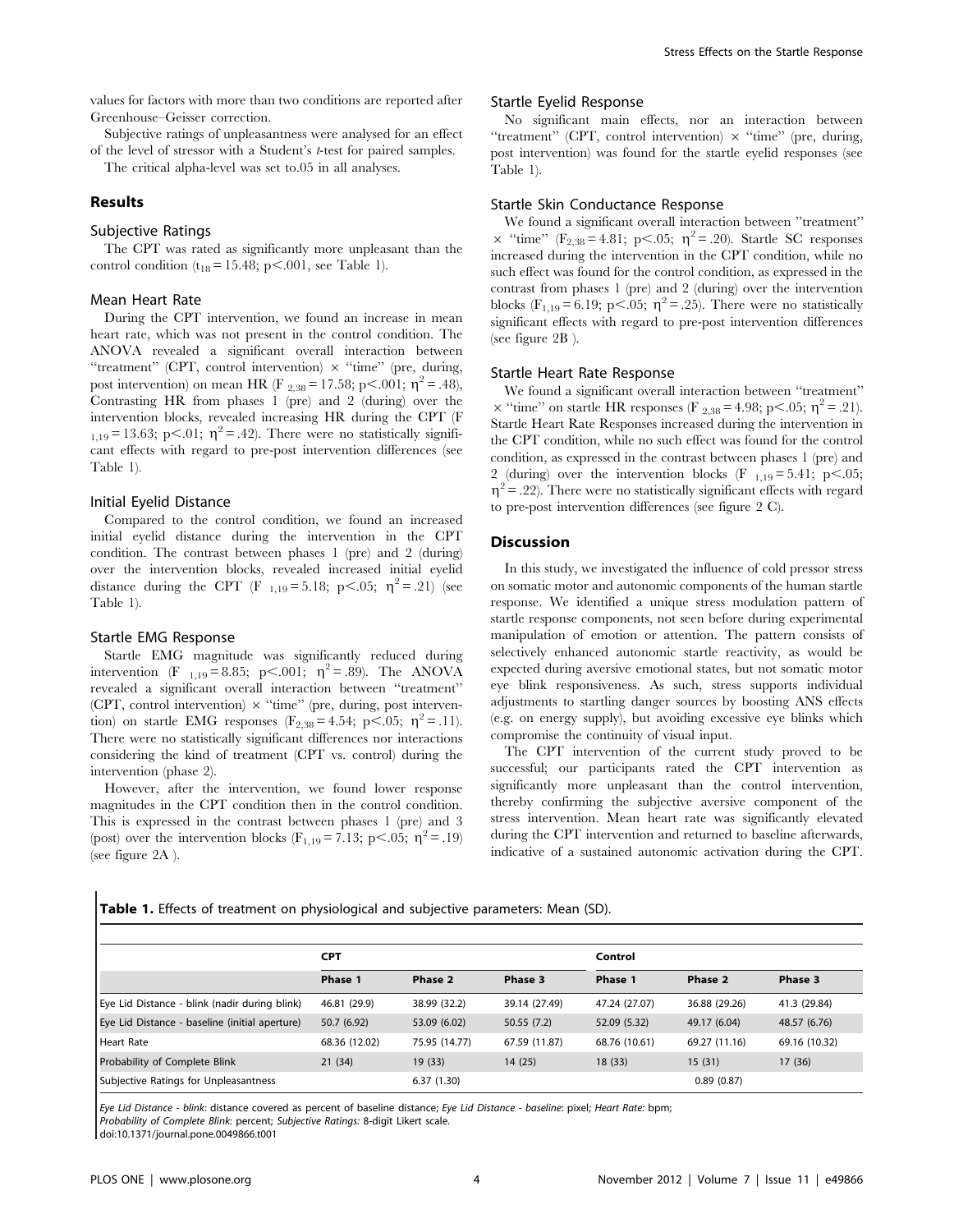

Figure 2. Measures of the startle response: eye blink (EMG)-, skin conductance and heart rate responses. doi:10.1371/journal.pone.0049866.g002

This is in line with previous findings (e.g. [43], and can be attributed to increased cardiac sympathetic activity [29].

Startle-evoked autonomic responses were significantly affected by the stress intervention. Startle skin conductance responses were increased during the CPT. Such responses are indicative of higher sympathetic activation and could be expected based on previous studies (e.g. [35]). During the stress intervention a similar pattern of enhanced heart rate startle response was found. However, heart rate responses were lower in the recovery period after the stress intervention. The lowered responsiveness after the CPT could be

interpreted as a counter regulatory mechanism: heart rate might decrease as a result of increased vagal outflow, which is mediated by enhanced baroreflex sensitivity in response to sustained blood pressure increases [44].

The CPT had a different effect on startle-evoked somatic motor responses. The CPT manipulation did not reveal a significant difference for EMG-measured orbicularis oculi muscle activity during the intervention. Compared to the pre-intervention baseline, startle magnitude was significantly reduced in both conditions,.Subsequent to the intervention, post-stress startle magnitude was significantly lower compared to baseline in the CPT condition. This post-stress effect is comparable to the above described startle heart rate response. However, the EMG response pattern of m. orbicularis oculi activity did not translate into actual kinematic eyelid response. For this measure, no differences were found.

The EMG response pattern demands further explanation. In the presence of differential autonomic responses during the CPT intervention, we found no difference in the eye blink response during the CPT. Motivational priming would predict a potentiation of eye blink startle in an unpleasant state. However, it may be the case that different aspects of the intervention had a differential influence on the startle response. Attentional processes could possibly counteract affective modulation. Considering the more intense stimulation in the cold pressor condition, as compared to the control condition, we would expect that more attentional resources are directed to the stressor. This would imply that more attention is channelled to thermoceptive and nociceptive input, making attention less available for auditory processing. Directing attention towards the startle eliciting modality can increase startle, whereas directing it to a different modality can reduce startle magnitude [45]. Attentional and emotional factors interact and may work in opposite directions, making the net effect on startle responsiveness difficult to predict [46]. If they are equal in size and point in opposite directions, no observable net effect would appear. This may have been the case for the startle eye blink EMG response. The affect-related increase and the decrease due to attentional focussing would cancel each other out, ultimately provoking the same response magnitudes as in the control condition.

We found lower EMG eye blink responses in the recovery phase, after the intervention was terminated. With the cessation of the experimental manipulation after phase 2, attentional capture can be ruled out as a possible explanation while affective factors still have an impact. In fact, this pattern is in line with the motivational opponent-process theory [47]: during the recovery from an emotional stimulation, valence is predicted to reverse. The cold pressor test has a strong negative valence due to its subjective painfulness, which is known to increase during the time course [48]. Relief itself is highly pleasant and rewarding [49,50]. This offers an explanation for the attenuated EMG startle response after relief from the unpleasant stressor. The result also corresponds to a study by Franklin et al. [51], that employed the CPT (120 s) as a proxy for non-suicidal self-injury. Startle response magnitude was taken as a measure of cognitive–affective regulation (with pre-pulse inhibition reflecting the cognitive component). That study focused specifically on the pain component of the CPT, actually treating the CPT as a way to gain relief from a previous social-stress intervention. Franklin et al. also found reduced startle after the CPT. However, startle responses were measured only after, but not during, the CPT intervention in that study.

Furthermore, the kinematic analysis of eye lid movements did not reveal a stress effect. This is interesting, since video-measured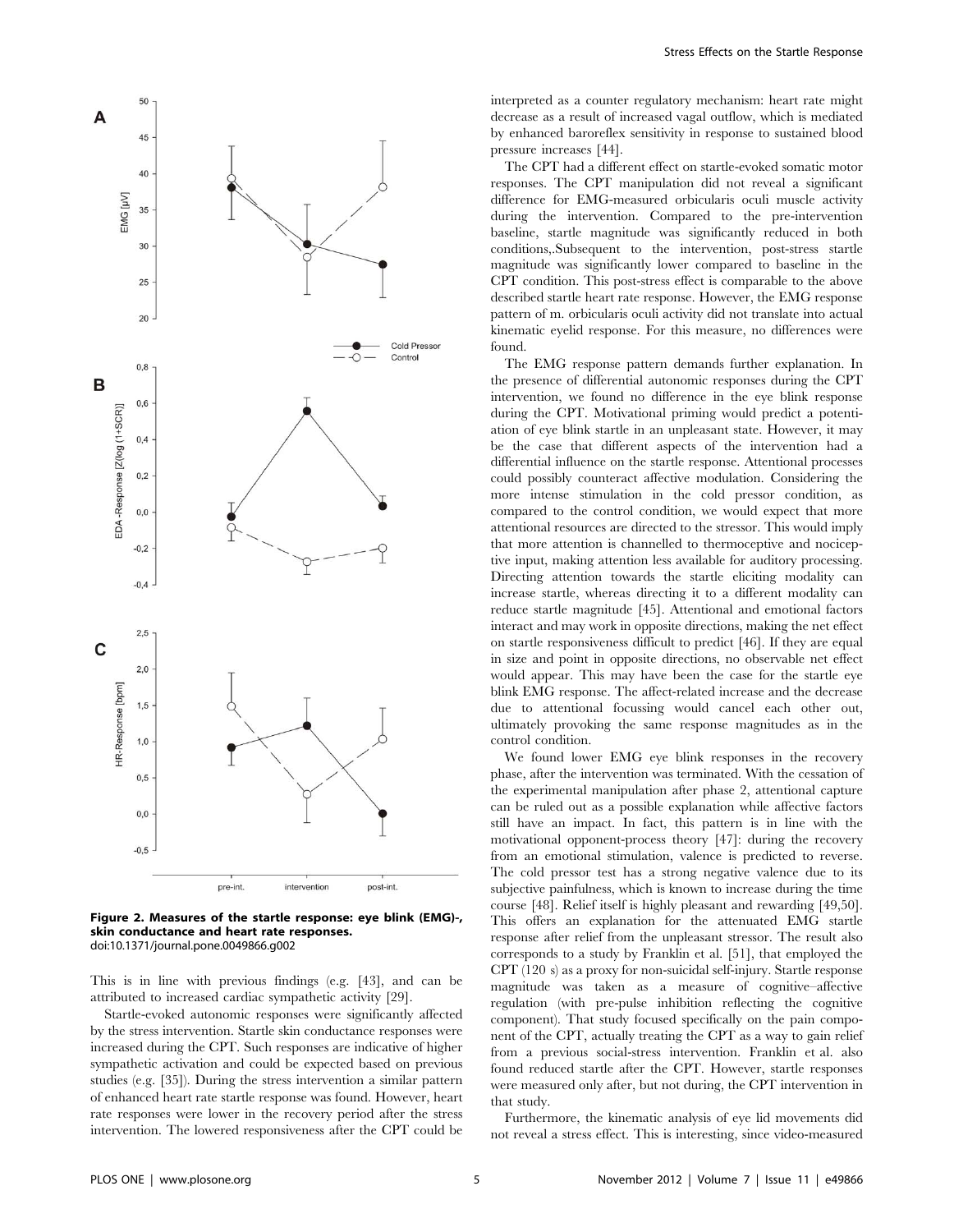eye lid movements shows a high correlation with the EMG [52] and startle evoked eye lid closure was susceptible to other experimental manipulations, such as affective startle modulation [53] or prepulse inhibition [54]. We also controlled for the probability of complete blinks (when the eyeball is fully covered by the lid), since these cases can diminish the correlation between lid movement and EMG. However, the probability was low and did not vary between phases or conditions. One possible reason for the absence of an effect in this measure is the impact of muscles other than the orbicularis oculi.The upper eyelid movement is accomplished by the interplay of two skeletal muscles, the orbicularis oculi muscle and the levator palpebrae muscle, as well as the smooth Müller's muscle, that runs from the musculus levator palpebrae to the upper margin of the tarsal plate. While a blink is basically accomplished by rapid activation of the orbicularis oculi muscle, the other two play a crucial role in lid elevation and upper eyelid tone [55,56]. Since Müller's muscle is sympathetically innervated [57], stress (e.g. as in the CPT) could possibly influence the upper eyelid's muscle tonus and thereby also the movement during the blink. Indeed, we could demonstrate that the initial lid distance (measured as the aperture at the beginning of each trial) was increased during the CPT intervention, which was not the case in the control condition. This would support the hypothesis that stressful situations require a continuation of visual input to process potential threats.

The decrease in magnitude after the intervention could only be found in the EMG eye blink measure, not for the startle ANS responses. We are not able to explain the mechanism underlying such a response discrepancy. However, depending on the situational context, separate response components are weighted differently. Acute stress induces a large scale shift in attentional processing, with increased alertness and activation in defenserelated processing structures [58]. Even though the startle related lid closure is adaptive by protecting the sensitive eye in the face of danger, it has detrimental effects as well - for a brief, but

## References

- 1. Del Giudice M, Ellis BJ, Shirtcliff EA (2010) The Adaptive Calibration Model of stress responsivity. Neurosci Biobehav Rev 35: 1562–1592.
- 2. de Kloet ER (2003) Hormones, brain and stress. Endocr Regul 37: 51–68.
- 3. Ulrich-Lai YM, Herman JP (2009) Neural regulation of endocrine and autonomic stress responses. Nat Rev Neurosci 10: 397–409.
- 4. Chen E, Lewin MR, Craske MG (1996) Effects of state anxiety on selective processing of threatening information. Cognition and Emotion 10: 225–240.
- 5. Mogg K, Mathews A, Bird C, Macgregor-Morris R (1990) Effects of stress and anxiety on the processing of threat stimuli. J Pers Soc Psychol 59: 1230–1237.
- 6. McNally RJ, Riemann BC, Louro CE, Lukach BM, Kim E (1992) Cognitive processing of emotional information in panic disorder. Behav Res Ther 30: 143– 149.
- 7. Mogg K, Kentish J, Bradley BP (1993) Effects of anxiety and awareness on colour-identification latencies for emotional words. Behav Res Ther 31: 559– 567.
- 8. Ellenbogen MA, Schwartzman AE, Stewart J, Walker CD (2002) Stress and selective attention: the interplay of mood, cortisol levels, and emotional information processing. Psychophysiology 39: 723–732.
- 9. Mathews A, Sebastian S (1993) Suppression of emotional Stroop effects by feararousal. Cognition & Emotion 7: 517–530.
- 10. Koch M (1999) The neurobiology of startle. Prog Neurobiol 59: 107–128.
- 11. Davis M (2002) Neural circuitry of anxiety and stress disorders. In: Davis KL, editor. Neuropsychopharmacology: The fifth generation of progress: Lippincott Williams & Wilkins. 931–951.
- 12. Lang PJ, Bradley MM, Cuthbert BN (1990) Emotion, attention, and the startle reflex. Psychol Rev 97: 377–395.
- 13. Bradley MM, Cuthbert BN, Lang PJ (1990) Startle reflex modification: emotion or attention? Psychophysiology 27: 513–522.
- 14. Kaviani H, Gray JA, Checkley SA, Kumari V, Wilson GD (1999) Modulation of 47–54.
- 
- the acoustic startle reflex by emotionally-toned film-clips. Int J Psychophysiol 32:

Stress Effects on the Startle Response

potentially crucial moment, visual input is interrupted. Guaranteeing continuous visual input during periods of stress offers some adaptive potential, since it may allow for more rapid and directed defence and escape behaviour. This result would also be in line with a recent study that found a dissociation between autonomic and electrophysiological responses to a CPT, indicating regulatory processes that preserve sensory perception [59]. Therefore, the blink magnitude might reflect a compromise between the need for protecting this vital organ on the one hand and not hindering appropriate action on the other hand.

Some limitations of this study need to be addressed. The validity of the results might be restricted to CPT-induced stress. The CPT distinguishes itself from other interventions in that it is a representative autonomic stressor with a specific activation of the sympathetic nervous system [41,44,60,61]. An additional reason to choose this intervention was the feasibility of video based blink recording without the participant being visually distracted. Still, how these results generalize to other stressful interventions remains open to further research. The degree to which the post-stress effects are mediated by humoral factors could not be addressed in this study. For that purpose, extending this paradigm over a longer post-stress time period would be of interest.

In conclusion, we have demonstrated that cold pressor stress has an effect on the acoustic startle response in humans. However, different components (somatic eye blinks, ANS responses) of the response are differentially affected. The resulting unique pattern of responses would allow for the benefits of ANS adjustments, but still guarantee the continuous input of visual signals.

## Author Contributions

Conceived and designed the experiments: CED LKK MSO TDB AS HS. Performed the experiments: CED HS AS. Analyzed the data: CED HS. Contributed reagents/materials/analysis tools: CD LKK MSO TDB AS HS. Wrote the paper: CD LKK MSO TDB AS HS.

- 16. Pause BM, Adolph D, Prehn-Kristensen A, Ferstl R (2009) Startle response potentiation to chemosensory anxiety signals in socially anxious individuals. Int J Psychophysiol 74: 88–92.
- 17. Muhlberger A, Wieser MJ, Pauli P (2008) Darkness-enhanced startle responses in ecologically valid environments: a virtual tunnel driving experiment. Biol Psychol 77: 47–52.
- 18. Flaten MA, Aasli O, Blumenthal TD (2003) Expectations and placebo responses to caffeine-associated stimuli. Psychopharmacology (Berl) 169: 198–204.
- 19. McTeague LM, Lang PJ, Laplante MC, Cuthbert BN, Strauss CC, et al. (2009) Fearful imagery in social phobia: generalization, comorbidity, and physiological reactivity. Biol Psychiatry 65: 374–382.
- 20. Sabatinelli D, Bradley MM, Lang PJ (2001) Affective startle modulation in anticipation and perception. Psychophysiology 38: 719–722.
- 21. Hines EA (1940) The significance of vascular hyperreaction as measured by the cold-pressor test. American Heart Journal 19: 408–416.
- 22. Schwabe L, Haddad L, Schachinger H (2008) HPA axis activation by a socially evaluated cold-pressor test. Psychoneuroendocrinology 33: 890–895.
- 23. de Peuter S, Ceunen E, Van Diest I, Van den Bergh O, Vlaeyen J (2009) Eye-Blink Startle Response is Potentiated by Cold Pressor Pain But Inhibited by CO2-Induced Breathlessness. 49th Annual Meeting of the Society for Psychophysiological Research. Berlin.
- 24. Tavernor SJ, Abduljawad KA, Langley RW, Bradshaw CM, Szabadi E (2000) Effects of pentagastrin and the cold pressor test on the acoustic startle response and pupillary function in man. J Psychopharmacol 14: 387–394.
- 25. Halter JB, Stratton JR, Pfeifer MA (1984) Plasma catecholamines and hemodynamic responses to stress states in man. Acta Physiol Scand Suppl 527: 31–38.
- 26. Stratton JR, Halter JB, Hallstrom AP, Caldwell JH, Ritchie JL (1983) Comparative plasma catecholamine and hemodynamic responses to handgrip, cold pressor and supine bicycle exercise testing in normal subjects. J Am Coll Cardiol 2: 93–104.
- 15. Roy M, Mailhot JP, Gosselin N, Paquette S, Peretz I (2009) Modulation of the startle reflex by pleasant and unpleasant music. Int J Psychophysiol 71: 37–42.
- 27. Fagius J, Karhuvaara S, Sundlof G (1989) The cold pressor test: effects on sympathetic nerve activity in human muscle and skin nerve fascicles. Acta Physiol Scand 137: 325–334.